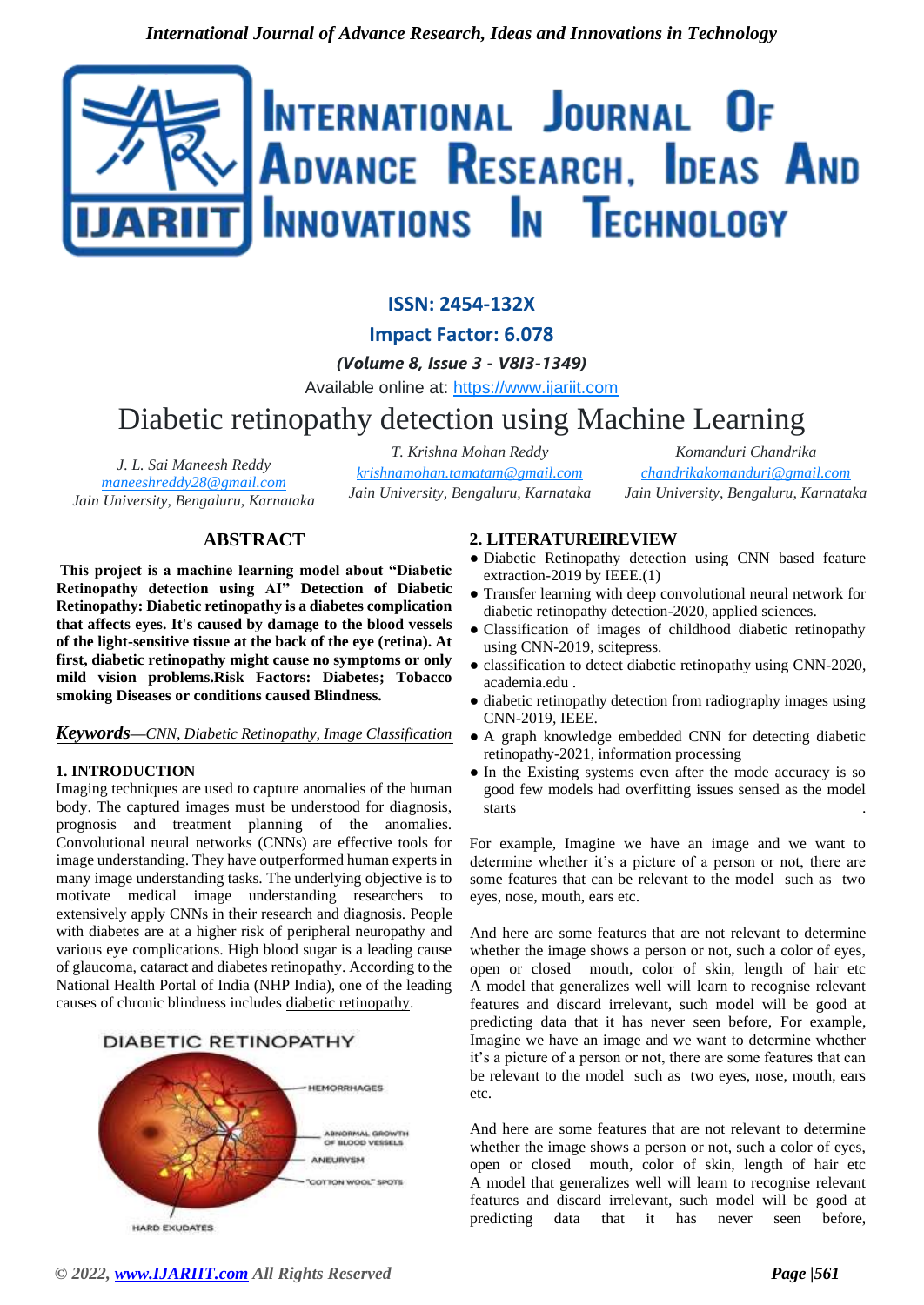# *International Journal of Advance Research, Ideas and Innovations in Technology*

#### **3. PROPOSED SYSTEM**

The Proposed System is to make the user handle his/her personal data related to Diabetic Retinopathy in an ease.For now our proposed work doesn't share the data with any external agents that we even deal with within our Model.



**Fig.1. Flow diagram of Proposed System**

#### **5. PROPOSED WORKING**

The Data set for diabetic retinopathy detection is collected from kaggle, It is classified data of x-ray images regarding DR. We use this data set to train our ML model using CNN to detect DR images, so that it can detect and extract info from We have trained around 35k images belonging to two classes i.e, Normal x-ray images and Positive x-ray images.

The architecture of the project describes its major components, their relationships (structures), and how they interact with each other.

WEBSITE LOGIN- Helps you to login to the website and then allow you to access the machine learning model

DIABETIC RETINOPATHY DETECTION- The machine learning model trained using convolutional neural networks helps to classify the positive and negative diabetic retinopathy images



#### **6. CONVOLUTIONAL NEURAL NETWORK**

A Convolutional Neural Network (ConvNet/CNN) is a Deep Learning algorithm which can take in an input image, assign importance (learnable weights and biases) to various

*© 2022[, www.IJARIIT.com](file:///C:/omak/Downloads/www.IJARIIT.com) All Rights Reserved Page |562*

aspects/objects in the image and be able to differentiate one from the other. The pre-processing required in a ConvNet is much lower as compared to other classification algorithms. While in primitive methods filters are hand-engineered, with enough training, ConvNets have the ability to learn these filters/characteristics.

The architecture of a ConvNet is analogous to that of the connectivity pattern of Neurons in the Human Brain and was inspired by the organization of the Visual Cortex. Individual neurons respond to stimuli only in a restricted region of the visual field known as the Receptive Field. A collection of such fields overlap to cover the entire visual area.

#### **7. RESULTS**

The Result majorly is been discussed about the ML model we have in our project about Diabetic Retinopathy Detection , A Various methods have been tested for optimal results and listed below



**Fig.3. Accuracy in Matplotlib**

| miner."<br>5555555 | Accuracy |
|--------------------|----------|
|                    |          |

:Confusion Matrix: appel[1917, 3]; [100, 125]], shype-intri-



Model Description: 5 CNN layers followed Max Pooling layer activation function used Relu and for final dense layer sigmoid activation function is used.



in Healthaple - Jane: R.1208 - are: R.9107 - must squared error: G.0076 the suita is - 0.28064312670 de mobilis - 0.12000a312007010.<br>- 1 The mobilis - 15.000 - 17.000 - 17.000 - 17.010 - 17.010 - 17.010 - 17.010 - 17.010 - 17.010 - 17.010 - 17<br>- 1 The mobilis - 15.00000003134000 %